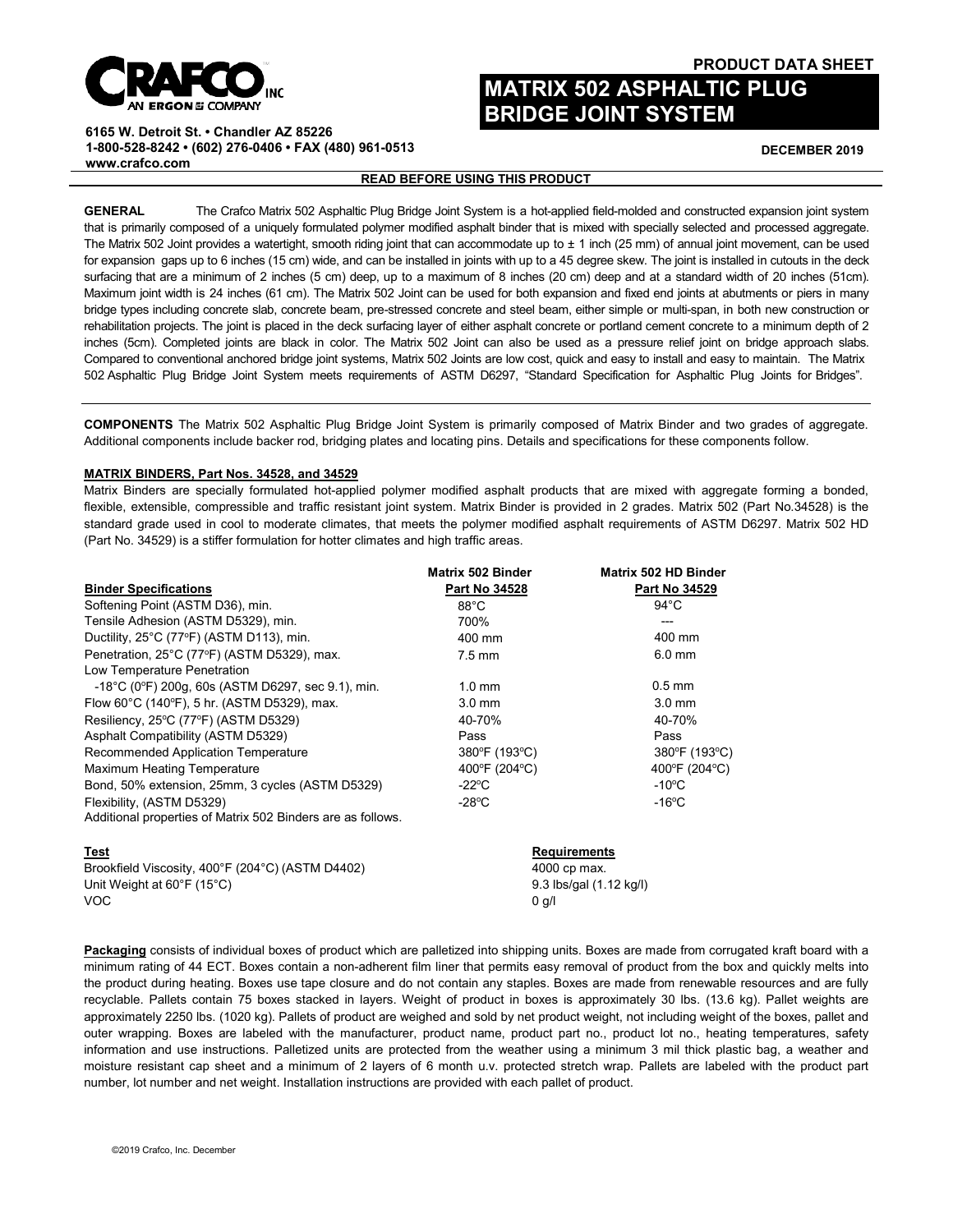## **AGGREGATES – Structural Aggregate, Part No. 33033, and Gray Surfacing Aggregate, Part No. 33375SA**

These are specially selected hard durable igneous aggregates that are screened to specific gradations, double washed, dried and packaged in 50 lb (22.7 kg) bags. Structural Aggregate is mixed with the Matrix Binder to produce the Matrix 502 Mixture for filling the joint. Gray Surfacing Aggregate is a finer grade, used to surface the completed joint. Gradation requirements are as follows.

| <b>STRUCTURAL AGGREGATE</b> |           | <b>GRAY SURFACING AGGREGATE</b> |             |
|-----------------------------|-----------|---------------------------------|-------------|
| <b>Part No 33033</b>        |           | <b>Part No. 33375SA</b>         |             |
| <b>Screen Size</b>          | % Passing | <b>Screen Size</b>              | % Passing   |
| 1"                          | 95-100%   | 1/4"                            | 100%        |
| 3/4"                        | 90-100%   | No. 4                           | $50 - 90\%$ |
| 1/2"                        | 20-55%    | No. 8                           | $10 - 45%$  |
| 3/8"                        | $0 - 15$  | No. 16                          | $0 - 10%$   |
| No 4                        | $0 - 5%$  |                                 |             |

## **BRIDGING PLATES**

Steel Bridging Plates are used to span the expansion gap, to function as a bond breaker and to support traffic loads. Bridging plates for expansion gaps up to 3 inches (7.6 cm) wide are ¼ inch (6 mm) thick, 8 inches (20cm) wide and between 36 and 60 inches (0.9 and 1.5m) long. For expansion gaps from 3 to 6 inches (7.6 to 15 cm) wide, plates that are 3/8 inch (10 mm) thick, 12 inches (30 cm) wide and between 36 and 60 inches (0.9 to 1.5 m) long shall be used. Plates are to have 3/16-inch (4.8mm) diameter holes along the centerline spaced at 1 ft (30 cm) intervals for placing locating pins to aid in centering the plate over the expansion gap. Plates are cut during installation to required lengths to cover the entire length of the expansion gap.

### **LOCATING PINS**

16D galvanized common nails are placed through the holes in the bridging plates and down into the expansion gap opening to center the plate.

### **BACKER ROD, Part No. 34609**

Closed cell heat resistant backer rod is used to provide back up in the expansion gap opening. Backer rod is 2 inch (5cm) diameter and supplied in 6 ft (1.8m) lengths. Backer Rod meets requirements of ASTM D5249, "Standard Specification for Backer Material for Use with Cold and Hot Applied Joint Sealants in Portland Cement Concrete and Asphalt Joints, Type 1". If required for narrow or wide expansion gaps, other diameters can be used.

**TYPICAL INSTALLATION** Figure 1 shows a typical installation of the Matrix 502 Asphaltic Plug Bridge Joint System. Locations for each of the components are shown.



Figure 1. Typical Matrix 502 Asphaltic Plug Bridge Joint System.